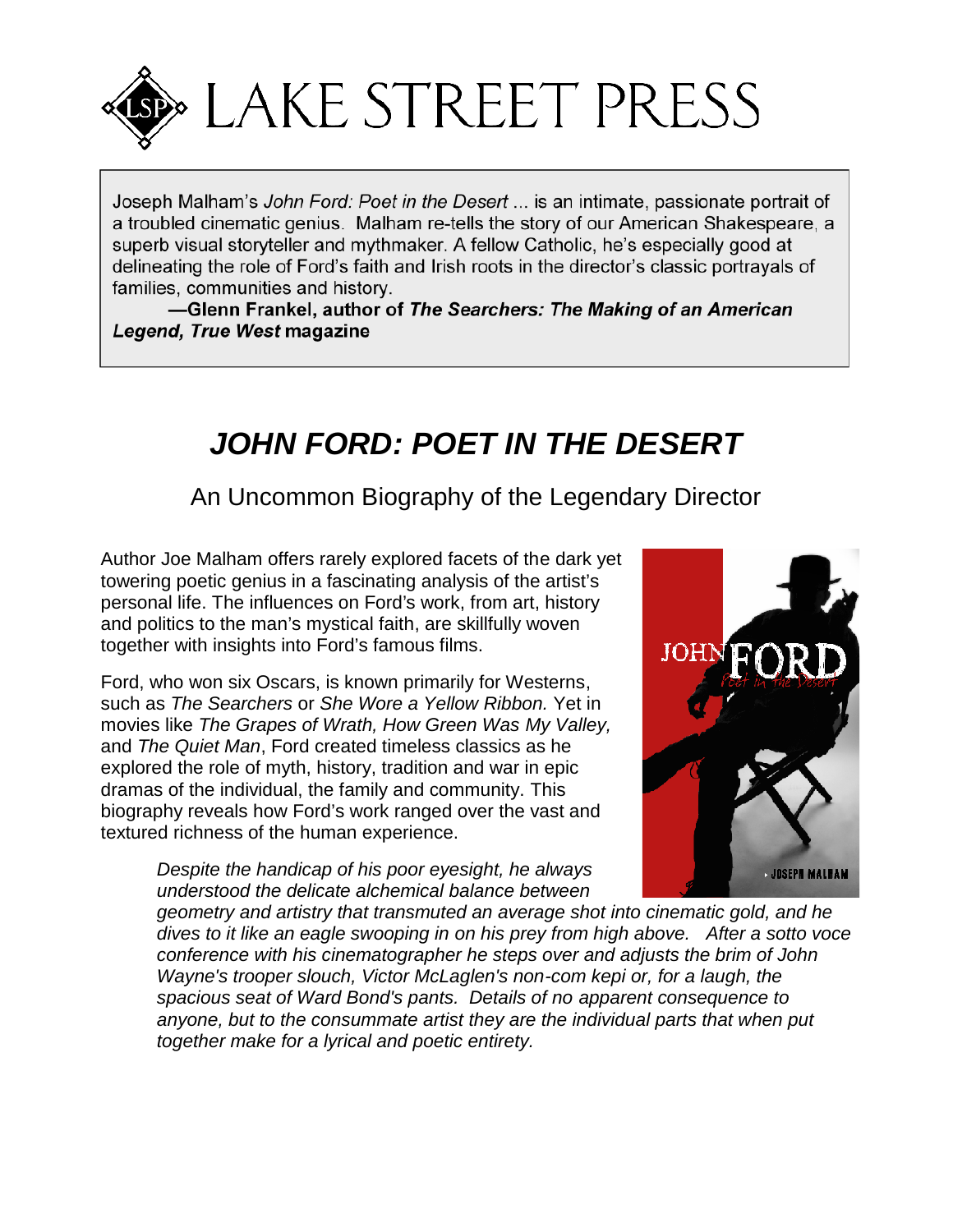# **About the Author**



**JOSEPH MALHAM** is an iconographer and writer who studied art in Rome through Loyola University's Rome Center. He graduated from Loyola with a BA in History. An artist-in-residence at St. Gregory the Great Church in Chicago, he lectures frequently on religious art. Mr. Malham's panels and icon banners have been acquired by churches, institutions and individuals around the country. His first book, *By Fire into Light: Four Catholic Martyrs of the Nazi Camps*, tells the stories of four heroic figures who transcended the horrors of persecution during the Second World War.

To learn more about Joseph Malham, visit **<www.JosephMalham.com>.**

# **ORDERING INFORMATION**

*John Ford: Poet in the Desert*

Available from **Partners Book Distributing**, Baker & Taylor, Ingram, Retail & online booksellers Order from Partners at **800-336-3137** or 517-694-3205 ▪ Fax orders 517-694-0617 Email orders to **[orders@partners-east.com](mailto:orders@partners-east.com)** Partners 2325 Jarco Drive Holt, MI 48842

Price: \$22.95 Pub Date: November 21, 2013 ISBN: 978-1-936181-08-7 Specifications: Original Trade Paperback  $5.5" \times 8.5"$  344 pages 14 photos

# **PUBLICITY CONTACT**

Lissy Peace Lissy Peace and Associates 312-961-3431 [LissyPeace@aol.com](mailto:LissyPeace@aol.com)

Malham offers a highly readable account of Ford's life and career in this new biography…Malham indeed tells a good story and shares some intriguing insights into the internal and external forces that shaped Ford's work.

**—Library Journal**



LAKE STREET PRESS 4044 N. Lincoln Ave., #402, Chicago, IL 60618-3038 [lsp@lakestreetpress.com](mailto:lsp@lakestreetpress.com) <www.lakestreetpress.com> facsimile 773-525-1455 phone 312-608-2097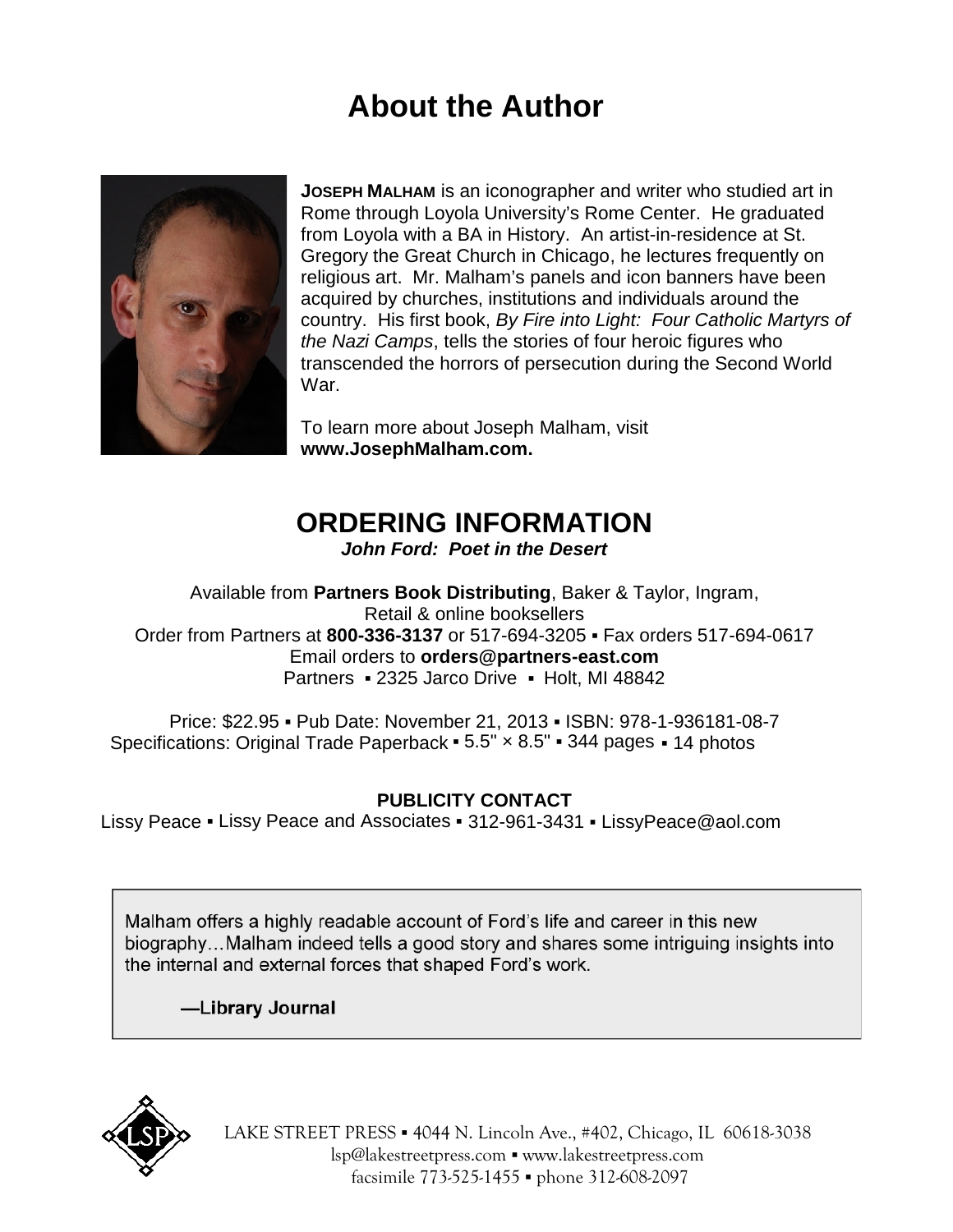

# *John Ford: Poet in the Desert Q&A with author Joseph M. Malham*

## **Q: What was it that attracted you to the subject of John Ford?**

**A:** Actually, my on-ramp was John Wayne. As a kid I was in love with the Duke and spent nearly four years flunking high school so I could watch John Wayne films, read books about John Wayne and even had a several-year running correspondence with him. It was only later that I picked up the thread that it was Ford who helped shape Wayne's heroic persona and gave him his most memorable roles. Without Ford, Wayne would have been just another good B-Cowboy actor instead of the legend he became. That was Ford's ethos.

#### **Q: What did you hope to explore in your book that had not been done in previous Ford bios?**

**A:** I make it quite clear from the start that I am not writing an academic or exhaustively researched biography of Ford. What I hoped to do was to examine Ford's life and work through the lens of the people and things that influenced him. Namely, this would be history, art, politics, mythology and people both historical and contemporary who affected him and, in the latter, who he affected.

#### **Q: Why the subtitle** *Poet in the Desert***?**

**A:** First, because Ford is so readily identified with Monument Valley, the unspeakably awesome Arizona locale where he filmed so many of his classic Westerns. In a deeper sense, it speaks to Ford's sense of artistry which by its nature entails a certain loneliness, isolation and solitude. That is the essential ingredient of any great artist and Ford embodied those qualities personally and manifested themselves in his works.

#### **Q: What are some of the dominant themes in Ford's films that make them classics?**

**A:** The dominant that run through almost all his mature works are ones which not only define individuals, but their actions and choices that influence a greater segment of humanity. Thus, his recurring leitmotifs such as history, myth, the military, honor, duty, community, sacrifice and love.

#### **Q: What about faith?**

**A:** Ford was a Catholic but was not a director who made Catholic films about priests, nuns, the Church or Scripture. On the contrary he was an artist who made films that resonated with deeply mystical themes that speak of a profound connection with God and the cycles of life that make up the patterns of existence. These include rituals such as births, marriages and deaths as well as liturgy, hierarchy and a richly textured connection with the earth itself.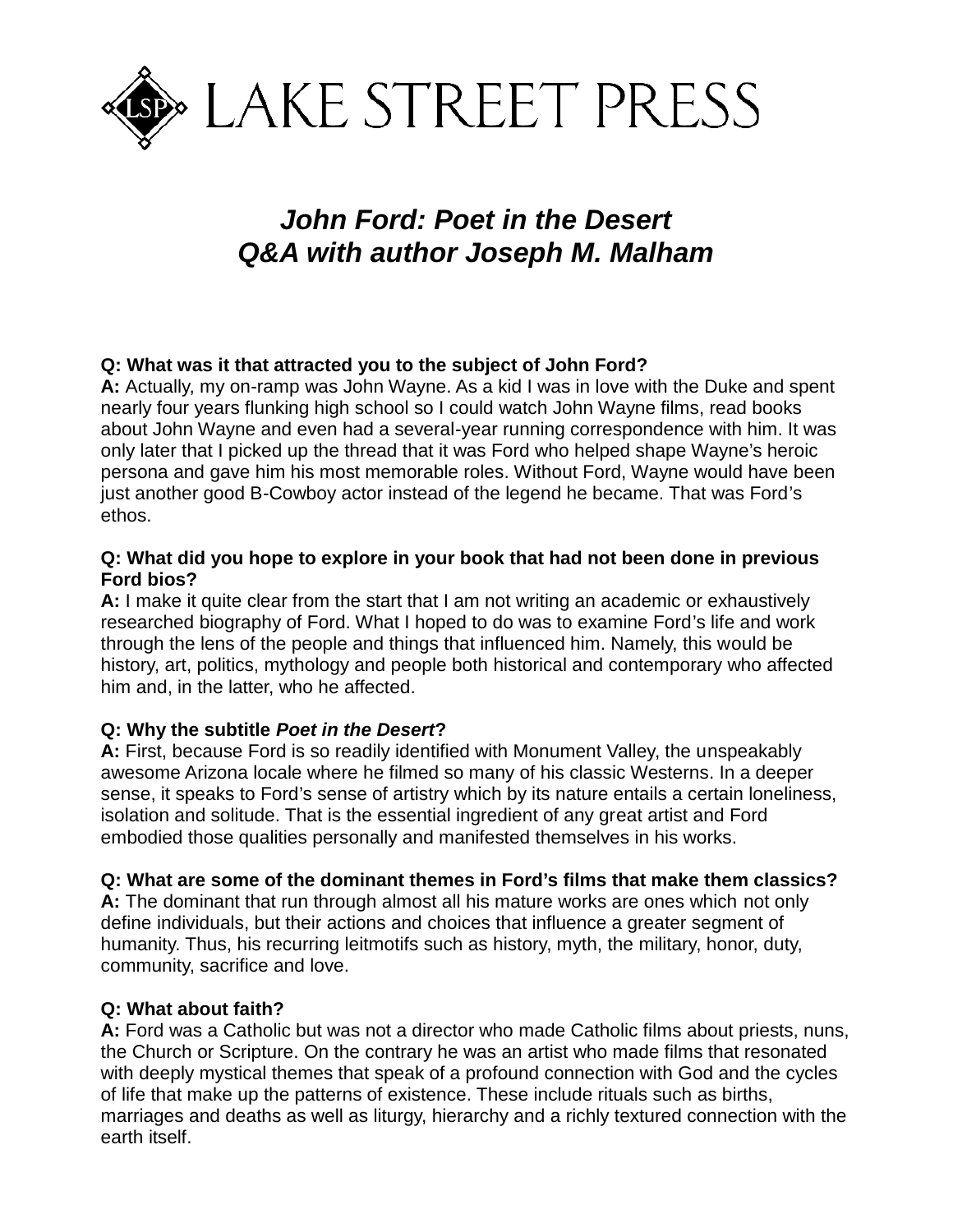# **Q: What makes his Westerns so great?**

**A:** Most Westerns deal simply with cowboys, homesteaders, Indians and shoot 'em ups. Ford framed his Western characters in situations that dealt with inner conflict and outer choices which resulted in his making the Cowboy an American original on par with the other great figures in world myth such as the Spartan Warrior, the Medieval Knight, the Viking and the Samurai. He made the Cowboy, for ill or for good, America's very own mythological calling card.

## **Q: Much has been said about Ford's irascible, almost brutal, behavior. Was this true?**

**A:** Ford was a very troubled and fragile man. He was an alcoholic whose meanness was part theater, part real, but actually masked a deeply sensitive and gentle soul. Much of his facade was to protect that artistic sensitivity and prove his manhood, but most of the time it was the result of the poet who traditionally sees himself as outsider and loner and unable to articulate his inner vision.

# **Q: How did Ford's Irish heritage affect his filmmaking?**

**A:** Ford strongly identified with and was greatly proud of his Irish heritage. His parents came from Ireland and in both his work and his personal life he saw in the Irish people the themes of oppression, resilience, politics and justice, faith and, most important, the bonds of family and community as the barriers between them and a hostile world. Ford was a sentimental Irishman but his sentiment was always integrated into larges themes of communities moving through time but dealing with serious issues. This is seen in *The Quiet Man*, his most famous "Irish" film, but in all his Irish films as well.

## **Q: What are your favorite Ford films?**

**A:** Like Ford himself, my list changes with my mood. On the top shelf would be *Stagecoach*, *How Green Was My Valley*, *They Were Expendable*, *The Searchers* and *The Man Who Shot Liberty Valance*. Not only because they deal with the aforementioned themes such as community, honor, duty, the inevitable disintegration of family and redemption but also because they simply good movies that, like great novels or great music, continually offer something new and deep with every engagement.

## **Q: Do you think you have solved the "mystery" of John Ford?**

**A:** No, and frankly, not only is that impossible but also because that is nobody's business but his. Mystery is what gives the work of any great artist its timelessness and beauty. Solve the mystery of any great work of art and you rob it of its magnificence. Like faith itself, it is better always to rest in the mystery than to solve it.